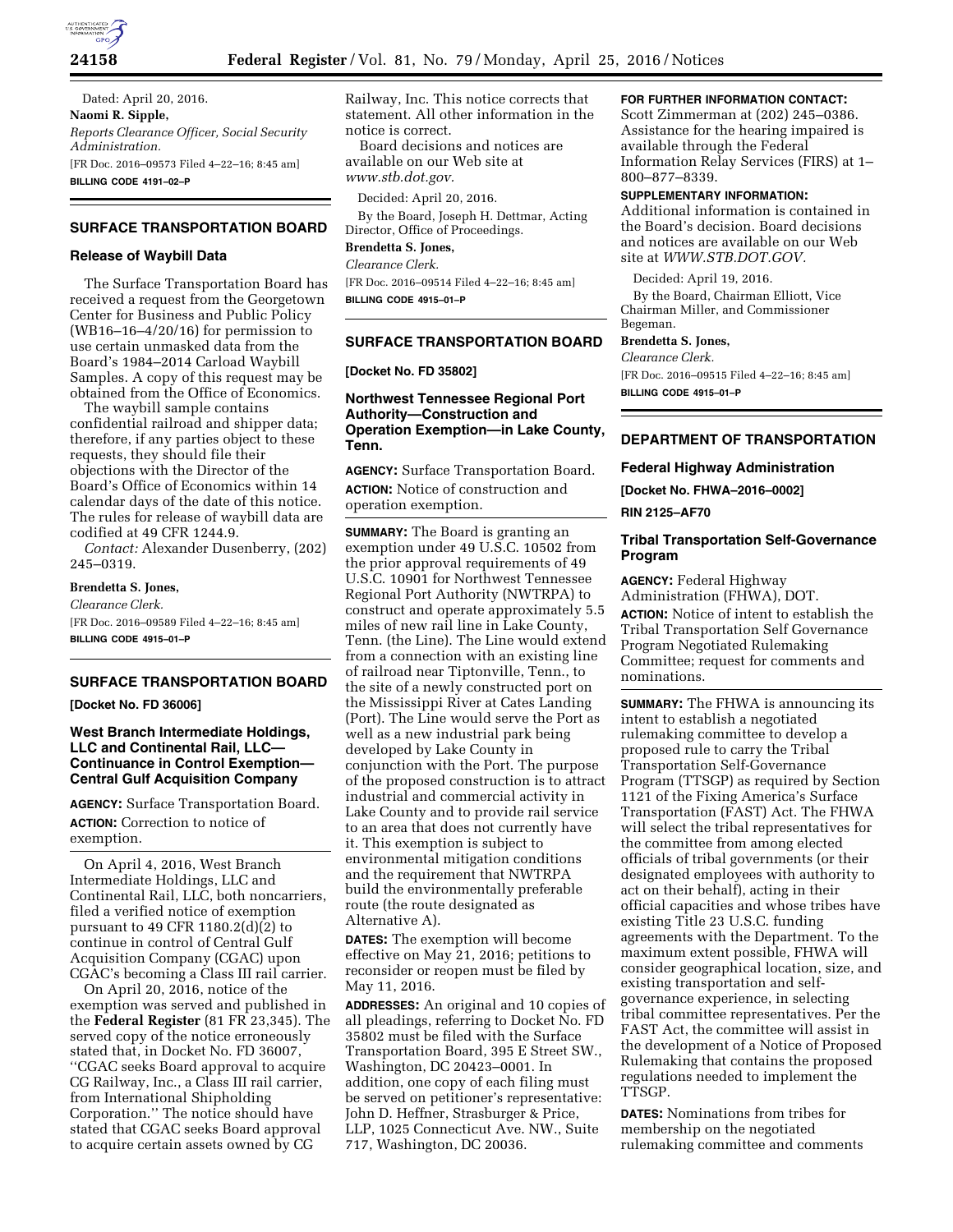on the establishment of this committee, including additional interests other than those identified in this notice, must be postmarked or faxed no later than June 9, 2016.

**ADDRESSES:** You may submit comments identified by the docket number FHWA–2016–0002 by any one of the following methods:

*Fax:* 1–202–493–2251;

*Mail:* U.S. Department of Transportation, Docket Operations, M– 30, West Building Ground Floor, Room W12–140, 1200 New Jersey Avenue SE., Washington, DC 20590;

*Hand Delivery:* U.S. Department of Transportation, Docket Operations, West Building Ground Floor, Room W12–140, 1200 New Jersey Avenue SE., Washington, DC 20590, between 9 a.m. and 5 p.m., Monday through Friday, except Federal holidays; or

*Electronically through the Federal eRulemaking Portal: [http://](http://www.regulations.gov) [www.regulations.gov.](http://www.regulations.gov)* Follow the online instructions for submitting comments. All submissions must include the agency name, docket name and docket number or Regulatory Identification Number for this rulemaking (2125– AF70). Note that all comments received will be posted without change to *[http://www.regulations.gov,](http://www.regulations.gov)* including any personal information provided.

*Docket:* For access to the docket to read background documents or comments received, go to *[http://](http://www.regulations.gov) [www.regulations.gov](http://www.regulations.gov)* at any time or to U.S. Department of Transportation, Docket Operations, M–30, West Building Ground Floor, Room W12–140, 1200 New Jersey Avenue SE., Washington, DC 20950, between 9 a.m. and 5 p.m., Monday through Friday, except Federal holidays.

#### **Submission of Nominations**

Send nominations to the Designated Federal Official, at the following address: Robert W. Sparrow, Director— Office of Tribal Transportation Program, Federal Highway Administration, Room E61–314, 1200 New Jersey Ave SE., Washington, DC 20590. Or email to: *[FHWA–TTSGP@dot.gov.](mailto:FHWA-TTSGP@dot.gov)* 

#### **Privacy Act**

In accordance with 5 U.S.C. 553(c), DOT solicits comments from the public to better inform its rulemaking process. The DOT posts these comments, without edit, including any personal information the comment provides, to *[www.regulations.gov,](http://www.regulations.gov)* as described in the system of records notice (DOT/ALL– 14 FDMS), which can be reviewed at *[www.dot.gov/privacy.](http://www.dot.gov/privacy)* 

**FOR FURTHER INFORMATION CONTACT:**  Robert W. Sparrow, Designated Federal Official, 1200 New Jersey Avenue SE., Washington, DC 20590. Telephone: (202) 366–9483 or at *[robert.sparrow@](mailto:robert.sparrow@dot.gov) [dot.gov.](mailto:robert.sparrow@dot.gov)* Vivian Philbin, Assistant Chief Counsel, 12300 West Dakota Avenue, Lakewood, CO 80228. Telephone: (720) 963–3445 or at *[Vivian.Philbin@dot.gov.](mailto:Vivian.Philbin@dot.gov)* 

# **SUPPLEMENTARY INFORMATION:**

# I. Introduction

# II. Background

- III. The Concept of Negotiated Rulemaking
- IV. Facilitation
- V. The TTSGP Negotiated Rulemaking Committee
	- A. Purpose of the Committee
	- B. Committee Member Responsibilities
	- C. Composition of the Committee
	- D. Administrative and Technical Support
	- E. Training and Organization
	- F. Interests Identified Through
	- Consultation
- VI. Request for Nominations
- VII. Submitting Nominations

#### **I. Introduction**

Under the Negotiated Rulemaking Act, the purpose of the TTSGP Negotiated Rulemaking Committee will be to consider and discuss issues for the purpose of reaching a consensus in the development of a proposed rule for the TTSGP, as codified at 23 U.S.C. 207. The responsibilities/objectives of the committee are to represent the interests significantly affected by the proposed regulations, to negotiate in good faith, and to reach consensus, where possible, on a recommendation to the Secretary for the proposed regulations.

Section 1121 of the FAST Act directs the Secretary to carry out this work through negotiated rulemaking pursuant to subchapter III of chapter 5 of Title 5, United States Code. This subchapter requires an agency head to give consideration to seven factors when determining whether a negotiate rulemaking is appropriate. Upon reviewing the seven considerations set forth in the Negotiated Rulemaking Act and in accordance with Section 1121 of the FAST Act, the Secretary, through the authority delegated to the Administrator of the Federal Highway Administration, has determined that negotiated rulemaking is appropriate.

#### **II. Background**

Section 1121 of the FAST Act requires the Secretary to:

• Establish a negotiated rulemaking committee to negotiate and develop regulations on the TTSGP;

• Reflect the unique government-togovernment relationship between Indian tribes and the United States in accordance with Executive Order 13175 dated November 6, 2000, the Presidential Memorandum on Tribal Consultations issued on November 5,

2009, and U.S. Department of Transportation's Tribal Consultation Plan in establishing a negotiated rulemaking committee;

• Ensure that the membership of the committee includes only representatives of the Federal Government and of tribes that currently have funding agreements under Title 23;

• Select the tribal representatives for the committee from among individuals nominated by the tribes; and

• Ensure, to the maximum extent possible, a balance of representation with regard to geographical location, size, and existing transportation and self-governance experience in selecting tribal committee representatives.

# **III. The Concept of Negotiated Rulemaking**

The negotiated rulemaking process is fundamentally different from the usual process for proposed regulations. Most proposed regulations are drafted by a Federal agency and are then published for public comment. Affected parties may submit comments supporting their positions during the public comment period without communicating with other affected parties. Under the negotiated rulemaking process, a committee of representatives of the interests that will be significantly affected by the rulemaking negotiates the provisions of the proposed regulations with the agency. Negotiated rulemaking allows the Federal agency and the affected interests represented on the committee to discuss possible approaches to various issues and to negotiate the content of the regulations before proposed regulations are published. It also allows the affected parties to share information, knowledge, expertise, and technical abilities and to resolve their concerns about the regulations before publication.

One of the key principles of negotiated rulemaking is that agreement is by consensus of all of the interests and that no one interest or group controls or dominates the process. The Negotiated Rulemaking Act defines consensus as the unanimous concurrence among interests represented on a negotiated rulemaking committee, unless the committee agrees to define such term to mean a general but not unanimous concurrence or agrees upon another specified definition. The agency head, to the maximum extent possible consistent with the agency's legal obligations, uses the consensus of the committee as the basis for proposed regulations.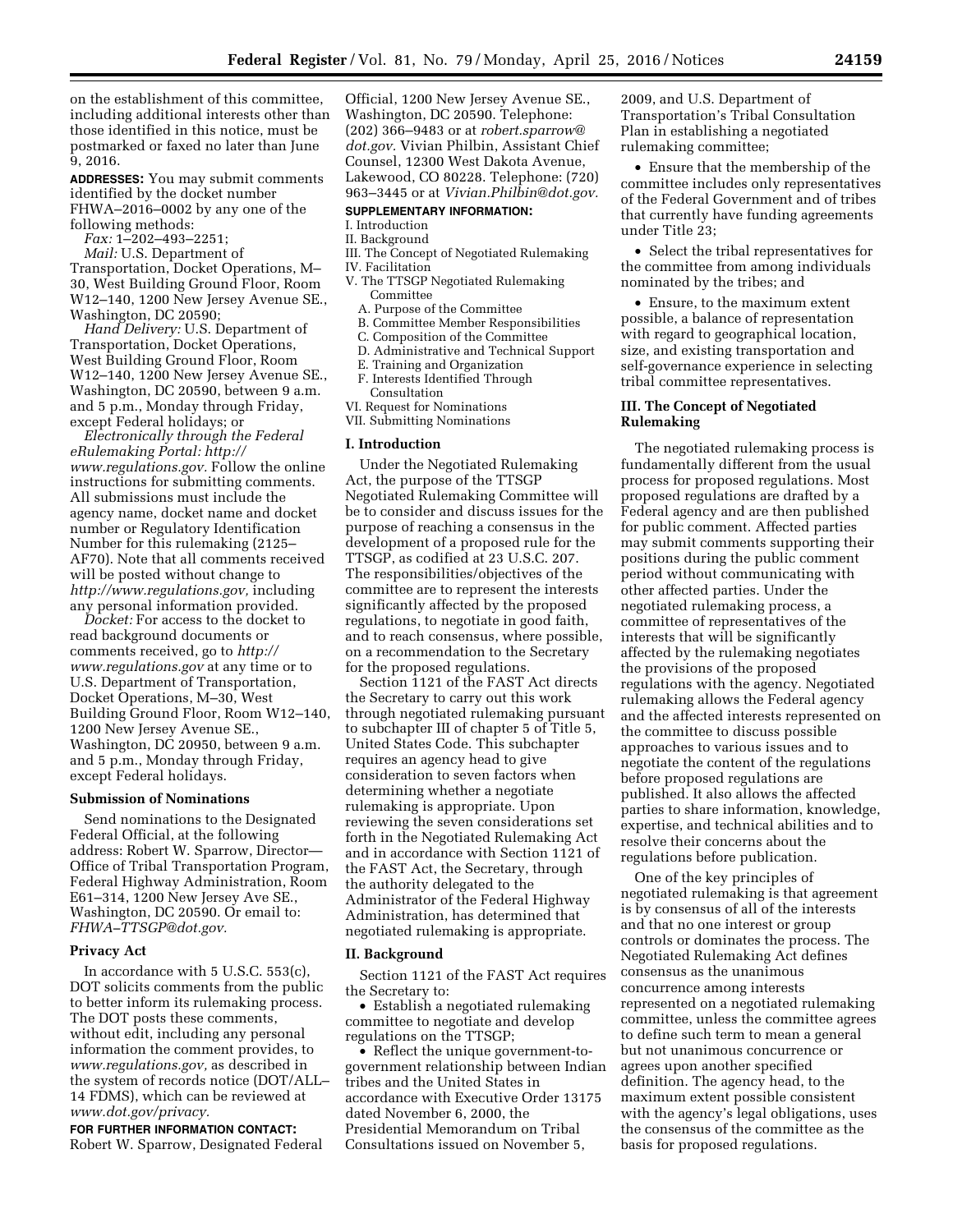## **IV. Facilitation**

Experience of various Federal agencies in negotiated rulemaking has demonstrated that using a trained neutral person to facilitate the process assists all parties during negotiations to identify their real interest, evaluate their positions, communicate effectively, find common ground, and reach consensus where possible. The FHWA may use trained facilitators to assist with facilitating the first committee meeting. These facilitators may attend subsequent committee meetings and provide other services as required.

## **V. The TTSGP Negotiated Rulemaking Committee**

As required by the FAST Act, the TTSGP Negotiated Rulemaking Committee will be formed and will operate under the Negotiated Rulemaking Act.

## *A. Purpose of the Committee*

The committee shall develop proposed regulations to carry out the TTSGP in accordance with 23 U.S.C. 207. The regulations will include details on eligibility criteria, the contents of program compacts and annual funding agreements including funding types, roles and responsibilities of tribes and the Federal Government, length terms, redesign and consolidation, retrocession, and termination. In addition, the committee will review and include cost principles, monitoring, waivers, and the applicability of the Indian Self-determination and Education Assistance Act.

## *B. Committee Member Responsibilities*

The Committee is estimated to meet approximately 10 times. Due to limited availability of funding, FHWA reviewed various locations across the country in order to determine costs for the meetings. Accessibility, travel costs, per diem rates and the number of expected travelers were all considered. As a result of location (close proximity to three Bureau of Indian Affairs regions this reducing travel and overall per diem rates), it is expected that a majority of the meetings will be held in Albuquerque, New Mexico. However, other meetings may be held in locations across Indian Country as long as the overall meeting costs are equal to or less than Albuquerque and the location is approved by the committee. The meetings are expected to last 3 to 4 days each. Committee members will also be expected to participate in other regional tribal meetings to present status reports of the committee's activities. The Committee's work is expected to occur over the course of 10–12 months.

Committee members will not receive pay for their membership, but will be compensated for travel and *per diem*  expenses while performing official committee business, consistent with the provisions of 5 U.S.C. 568(c) and Federal travel regulations. Funding for additional travel or caucusing efforts may be available but only after the approval of the Designated Federal Official. Alternate members will not be permitted to represent those individuals appointed by the Secretary without prior written agreement from the Department. An appointed committee member may be removed and replaced if that committee member fails to attend two consecutive meetings or fails to attend a total of four committee meetings. The resulting vacancy would be filled in the same manner as the original appointment was made.

Because of the scope and complexity of the tasks at hand, committee members must be able to invest considerable time and effort in the negotiated rulemaking process. Committee members must be able to attend committee meetings, work on committee work groups, consult with their constituencies between committee meetings, and negotiate in good faith toward a consensus recommendation on issues before the committee. Because of the complexity of the issues under consideration, as well as the need for continuity, the FHWA reserves the right to replace any member who is unable to fully participate in the committee's meetings.

## *C. Composition of the Committee*

The FHWA is seeking nominations for tribal representatives to serve on the committee. Nominees should be elected officials of tribal governments (or their designated employees with authority to act on their behalf), acting in their official capacities individuals nominated by and identified as representatives of tribes and whose tribes have with existing Title 23 U.S.C. funding agreements with the Department. Nominees should have a demonstrated ability to communicate well with groups about the interests they will represent. Tribal committee membership must be tribal government representatives, a majority of whom shall be nominated by and be a representative of Indian tribes with existing funding agreements under this title.

The FAST Act requires FHWA to ensure that the various interests affected by the proposed regulations be represented on the negotiated rulemaking committee. In selecting members, FHWA shall consider whether

the interest represented by a nominee will be affected significantly by the final products of the committee, whether that interest is already adequately represented by other tribal nominees, and whether the potential addition would adequately represent that interest.

If nominations received in response to this notice do not adequately meet the statutory requirements for tribal committee membership, or do not represent the interests that will be significantly affected by the regulations, FHWA may add representatives of its own choosing. The FHWA's decisions regarding the addition of representatives will be based on: Meeting the requirements of the Act; achieving a balanced committee; and assessing whether an interest will be affected significantly by the final rule, whether that interest is already adequately represented by tribal nominees, and whether the potential addition would adequately represent that interest.

The total committee membership is expected to be no more than 25 members in accordance with Section 565(b) of the Negotiated Rulemaking Act.

# *D. Administrative and Technical Support*

The FHWA Office of Federal Lands Highway will provide technical support for the committee. This office will arrange meeting sites and accommodations, arrange travel for tribal committee members, ensure adequate logistical support (equipment, personnel, etc.) at committee meetings, provide committee members with all relevant information, distribute written materials, ensure timely reimbursement of authorized expenses for committee members, maintain records of the committee's work, and support the committee as otherwise required.

## *E. Training and Organization*

At the first meeting of the TTSGP Negotiated Rulemaking Committee, a neutral facilitator will provide training on negotiated rulemaking, interest-based negotiations, consensus-building, and team-building. In addition, at the first meeting, committee members will make organizational decisions concerning protocols, scheduling, and facilitation of the committee. All committee members must attend the first meeting. Attendance at all subsequent meetings is mandatory as well unless a written excused absence is obtained from the Designated Federal Official.